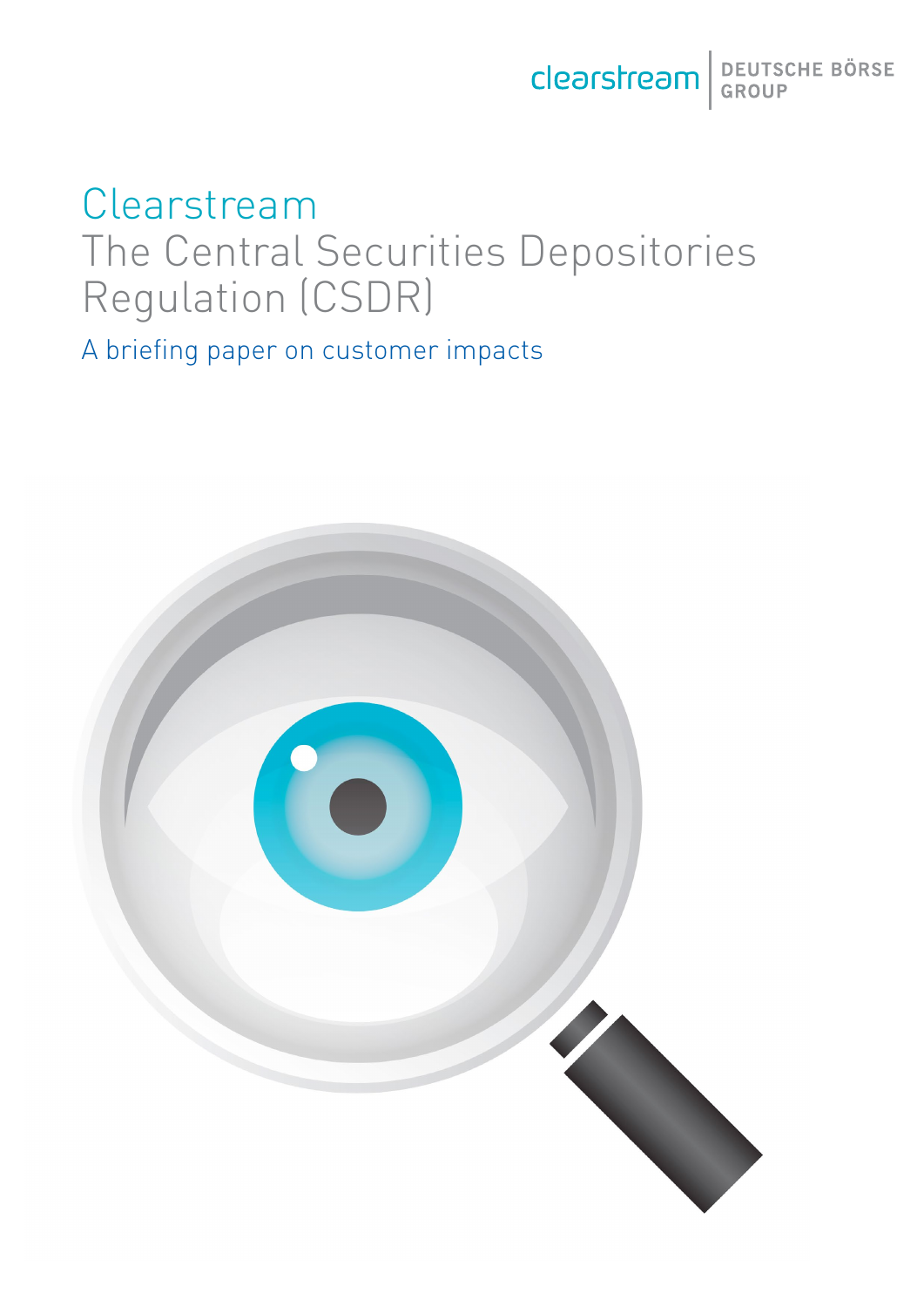# Key impacts

### New settlement discipline regime

– CSD customers will be subject to mandatory buy-ins and cash penalites when settlement fails

### Wider CSD customer impacts include

- New account segregation rules
- Daily reconciliation processes
- Book-entry form of securities
- Use of Legal Entity Identifer codes

### New operating licence for CSDs

- Performance and operational criteria
- Enhanced governance, price transparency and more stringent prudential requirements

The Central Securities Depositories Regulation (CSDR) is one of the key regulations adopted in the aftermath of the financial crisis. Its objectives are:

- To increase the safety and efficiency of securities settlement and the settlement infrastructures in the EU;
- To harmonise the different rules applicable to Central Securities Depositories (CSDs) in Europe; and
- To establish an enhanced level playing field amongst these CSDs.

The regulation applies to all CSDs in the EU, along with those of Iceland, Liechtenstein and Norway (as and when incorporated into the European

Economic Treaty). Switzerland is also to be subject to certain CSDR provisions via bilateral agreement.

The CSDR is significant to all financial market participants in Europe – and globally – as it introduces measures that not only impact European CSDs, but also the wider financial market infrastructures and global trading parties dealing in securities that settle in an EU CSD or at either of the international CSDs (ICSDs).

Trading parties, central counterparties (CCPs) and trading venues will also be impacted and will have to directly comply with some of the measures, in particular with the introduction of mandatory buy-ins and penalties for settlement failures.



The following information is based on Clearstream's own interpretations, and is provided to support Clearstream customers with their understanding of a specific EU regulation. This information does not constitute – nor is it intended to act as – any form of formal legal advice.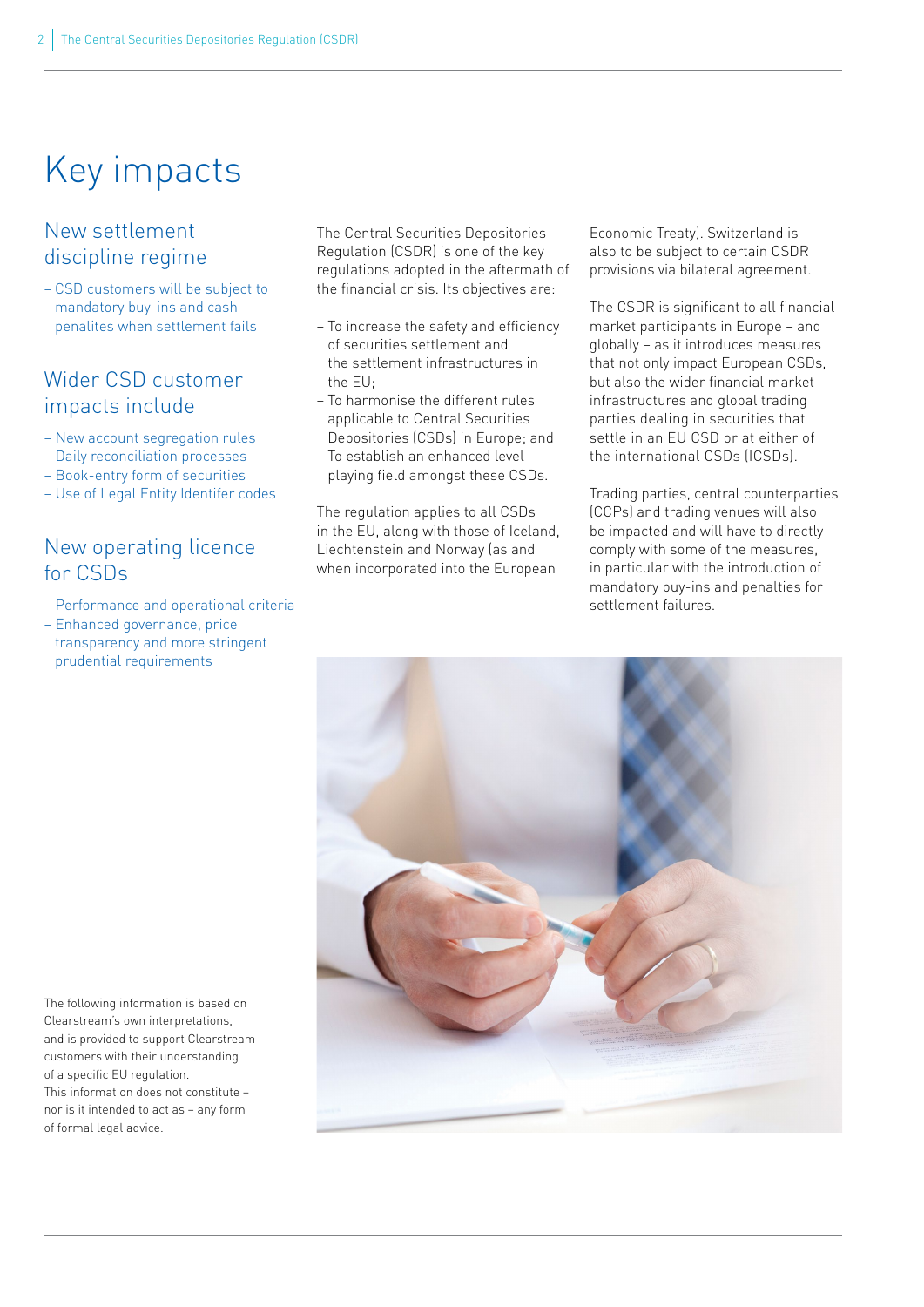

"We receive queries from customers of all sizes and profiles about the CSDR. We'd like to offer more insight into what we think this regulation will mean for the market infrastructure our customers depend on to execute their financial transactions – like Clearstream's Central Securities Depositories – and for the financial institutions themselves.

Most of our customers' interest is in the settlement discipline regime, which will bring in mandatory buy-ins and cash penalties when settlement fails, so this is the main focus of this briefing.

Our door is open to further dialogue with customers – indeed we have been feeding into various industry working groups to help form practical solutions with our customers' interests at heart.'

Philip Brown Co-CEO, Clearstream Banking

# A piece of the EU regulatory jigsaw

The CSDR is one piece of a wider EU regulatory jigsaw, reflecting a review of the entire securities and capital markets structure with a view to improving the functioning and stability of the financial markets. It can be seen as contributing to the EU's Capital Markets Union agenda to sustain the EU's global competitiveness based on stable and liquid capital markets.

As such, this regulation is complementary to other EU financial markets regulations, such as the Market in Financial Instruments Directive (MiFID), the Directive on Alternative Investment Fund Managers (AIFMD), the Undertakings for the Collective Investment of Transferable Securities (UCITS) Directive, the European Market Infrastructure

Regulation (EMIR) for the regulation of over-the-counter (OTC) derivatives and the Capital Requirements Directive IV (CRD IV) for prudential rules for banks.

We expect that the CSDR will contribute to CSDs' compliance with the international principles for financial infrastructures set out by the Committee on Payments and Market Infrastructures (CPMI) and the Technical Committee of the International Organisation of Securities Commissions (IOSCO). The standards designed by these organisations help to ensure that the infrastructure supporting global financial markets is robust and well placed to withstand financial shocks.

## Enhanced operational efficiency and asset protection

Clearstream embraces the changes CSDR brings. We are committed to ensuring that customers continue to benefit from the services we offer today, in an even safer and more efficient environment.

#### A new settlement discipline regime

is a key feature of the CSDR and aims to increase the operational efficiency of CSDs. The regime introduces a host of measures designed to incentivise timely settlement by introducing a mandatory cash penalty and buy-in mechanism.

CSDR also requires all CSDs to apply for a universal CSD licence to operate. The licence sets out performance and operational criteria all CSDs must fulfil including, but not limited to, enhanced governance, price transparency and more stringent prudential requirements. To help increase asset protection, CSD customer on-boarding and risk management protocols are also addressed in the CSDR.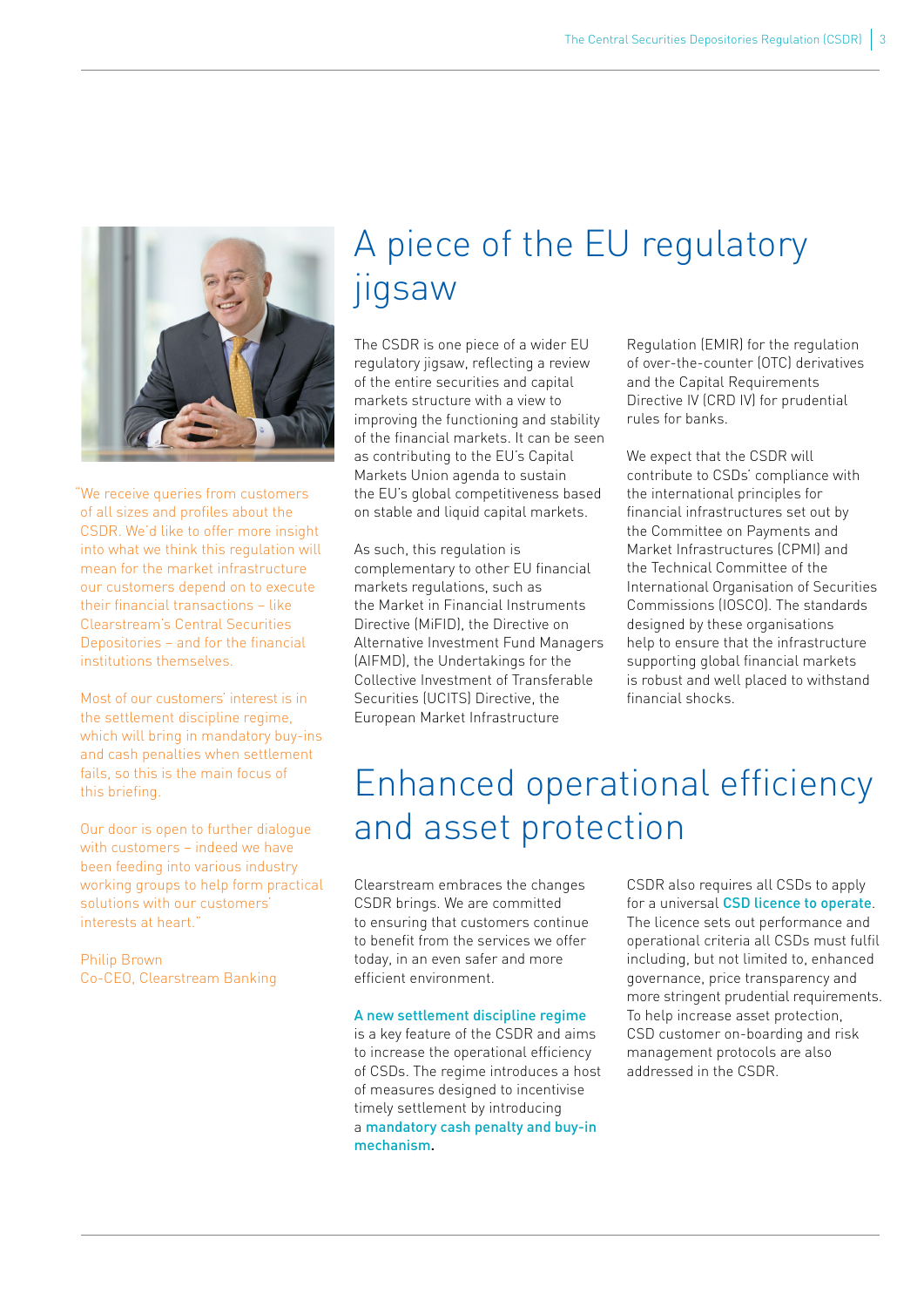## The settlement discipline regime: Introducing new efficiency measures

### Measures to prevent settlement fails

Investment firms and trading parties will have to share – on a tighter timeframe and in more granular detail than today – information concerning confirmations of executed transaction orders.

CSDs are required to harmonise mandatory matching fields and countervalue matching tolerance levels for against payment instruction settlements, in order to introduce a bilateral cancellation facility, a hold and release mechanism and partial settlement. These measures are designed to bring existing functionalities in line with settlement in TARGET2- Securities (T2S, European centralised settlement via the European Central Bank settlement platform). The CSDR objective to achieve a harmonised "T+2" settlement cycle (two days following the transaction date) for all European markets has in the meantime been fulfilled when Spain migrated to this settlement cycle in September 2016.

### Measures to monitor settlement fails

CSDs need to **monitor the number** and value of settlement fails for every intended settlement date, and will need to report the settlement fails and measures to improve settlement efficiency to their respective National Competent Authorities. CSDs will also publish fails data in an aggregated form.

### Measures to address settlement fails

CSD customers will be subject to cash penalties calculated and applied by the CSD for each settlement instruction that fails to settle. The cash will be redistributed to the receiving CSD customer that suffered from the settlement fail. Cash penalty rates are currently set to be as in the table below, as set out in the EU Commission delegated Regulation C(2016) 7154 final that entered into force on 30 March 2017.

Clearstream is contributing to the relevant securities markets associations, like the European Central Securities Depositories Association (ECSDA), the Association for Financial Markets in Europe (AFME) and the International Capital Market Association (ICMA) to help develop practical industry solutions for these measures.

### Cash penalty rates

| <b>Type of fail</b>                                                                                                                                                                                                                                                                                                                                                                                                 | <b>Rate</b>                                                                                                                      |
|---------------------------------------------------------------------------------------------------------------------------------------------------------------------------------------------------------------------------------------------------------------------------------------------------------------------------------------------------------------------------------------------------------------------|----------------------------------------------------------------------------------------------------------------------------------|
| 1. Settlement fail due to a lack of shares that have a liquid market, excluding shares<br>referred to in point 3.                                                                                                                                                                                                                                                                                                   | 1.0 basis point                                                                                                                  |
| 2. Settlement fail due to a lack of shares that do not have a liquid market, excluding shares<br>referred to in point 3.                                                                                                                                                                                                                                                                                            | 0.5 basis point                                                                                                                  |
| 3. Settlement fail due to a lack of financial instruments traded on SME growth markets,<br>excluding debt instruments referred to in point 6.                                                                                                                                                                                                                                                                       | 0.25 basis point                                                                                                                 |
| 4. Settlement fail due to a lack of debt instruments issued or quaranteed by:<br>(a) A sovereign issuer;<br>(b) A third country sovereign issuer;<br>(c) A local government authority;<br>(d) A central bank:<br>(e) Any multilateral development bank referred to in Articles 117(1) and 117(2)<br>of the CSDR Level 1 text;<br>(f) The European Financial Stability Facility or the European Stability Mechanism. | 0.10 basis point                                                                                                                 |
| 5. Settlement fail due to a lack of debt instruments other than those referred to in points 4 and 6.                                                                                                                                                                                                                                                                                                                | 0.20 basis point                                                                                                                 |
| 6. Settlement fail due to a lack of debt instruments traded on SME growth markets.                                                                                                                                                                                                                                                                                                                                  | 0.15 basis point                                                                                                                 |
| 7. Settlement fail due to a lack of all other financial instruments not covered in points 1 to 6.                                                                                                                                                                                                                                                                                                                   | 0.5 basis point                                                                                                                  |
| 8. Settlement fail due to a lack of cash.                                                                                                                                                                                                                                                                                                                                                                           | Official interest rate for overnight credit<br>charged by the central bank issuing<br>the settlement currency with a floor of 0. |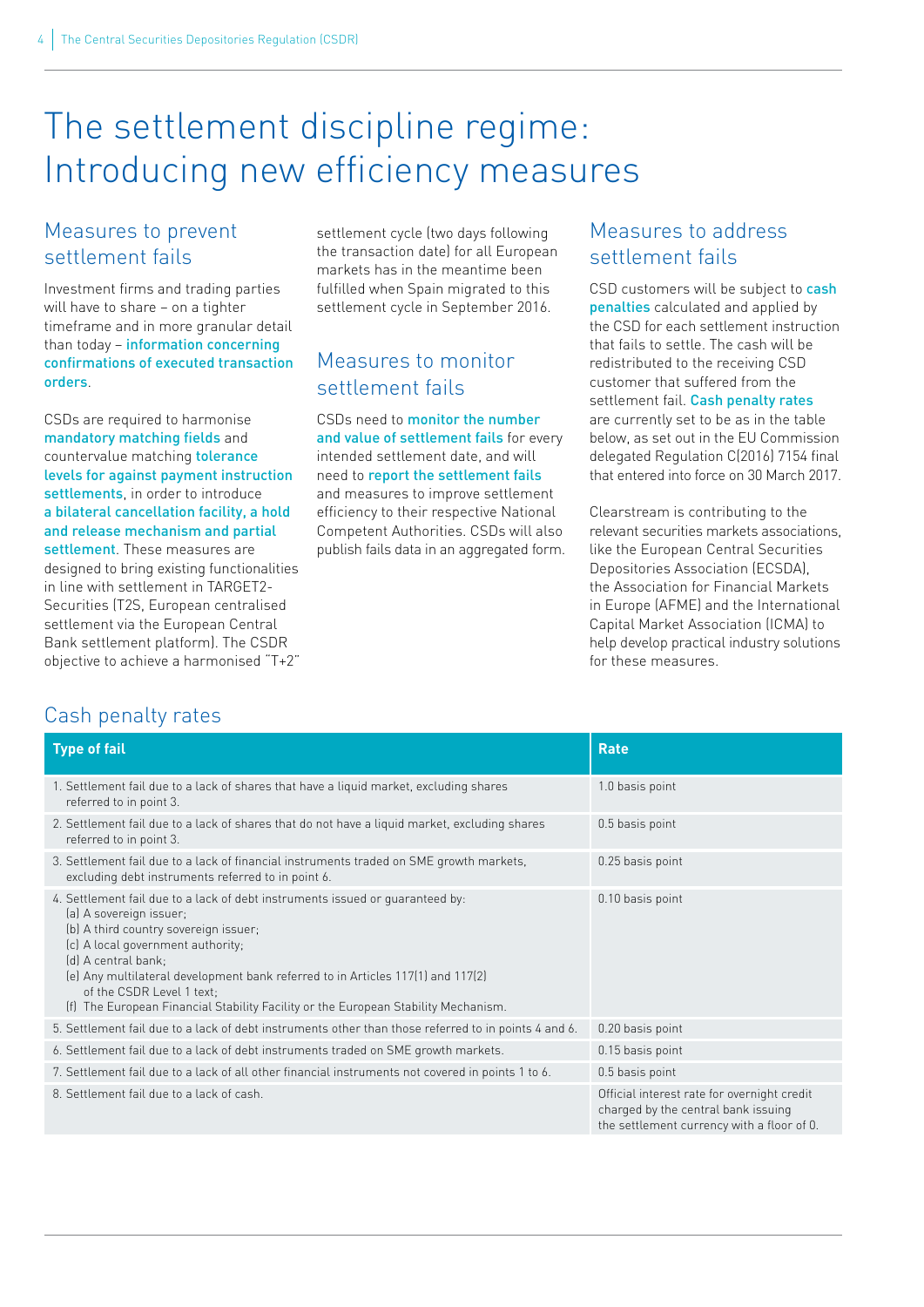## Example scenario of the cash penalty rates in practice

(I)CSD = Clearstream Banking S.A Securities = Internal delivery of 1,000 liquid shares against payment of EUR 100,000.

Settlement status: A settlement instruction is matched, but fails due to lack of securities for three business days after the intended settlement date.

The applicable daily penalty rate would in this example be 1.0 basis point. Let us suppose that the reference price (in this example being the closing price of the shares on the most relevant market in terms of liquidity) to be applied for penalty calculation is as follows:

Day 1: EUR 100 Day 2: EUR 115 Day 3: EUR 90

The penalty would therefore be calculated as follows:

Penalty day 1: 1,000 shares x 0.01% x 100 EUR = 10 EUR Penalty day 2: 1,000 shares x 0.01% x 115 EUR = 11.50 EUR Penalty day 3: 1,000 shares x 0.01% x 90 EUR = 9 EUR

#### Total penalty amount = 30.50 EUR.

The total penalty amount would have to be paid by the customer that is failing to deliver the securities, to the customer suffering from the failure to receive securities. Such payments will be facilitated by the (I)CSD – in this example, Clearstream Banking S.A.

– A mandatory buy-in process will be introduced for all financial instruments not delivered within a set period following the intended settlement date. All parties in the settlement chain are to contractually agree on the mandatory buy-in process.

– Settlement suspension: CSDs will identify, sanction and ultimately suspend customers that consistently and systematically fail to deliver securities. This constitutes a new responsibility of the CSD as no systematic monitoring or sanctioning exists today.

## Spotlight on mandatory buy-in process

CCPs or trading parties will take responsibility for buy-ins by initiating a buy-in auction or appointing a buy-in agent (in the case of a non-cleared trading venue and OTC transactions). CSDs must report the buy-ins to the National Competent Authorities based on information received from the trading parties, trading venue members or CCPs in the case of cleared trades.

The time period after which the buy-in process kicks in is determined by asset type and liquidity of the security (for liquid securities, up to four business days after the intended settlement date; for illiquid securities, up to seven business days and for SME growth market securities, up to 15 business days).

Clearstream will provide further scope clarification on the following once confirmed by the EU Commission and ESMA.

#### Transactions in scope of mandatory buy-ins (and settlement fails penalties) are:

- All matched settlement instructions in financial instruments (transferable securities, money-market instruments, units in collective investment undertakings, emission allowances or other instruments) as long as they are admitted to trading on a trading venue;
- CCP-cleared transactions.

#### Transactions exempt from the buy-in process are:

- Settlement instructions in financial instruments not admitted to trading;
- Transactions in shares for which the principal venue for the trading of shares is located in a third country (in line with the EU Short Selling Regulation);
- Operations of several transactions (including securities repurchase

or lending agreements) with a term leg within 30 days; and

– All transactions where relevant financial instruments no longer exist or during the settlement suspension period in case of reconciliation problems.

As a new legal requirement related to buy-ins, a mandatory application of partial settlement will be introduced for clearing members, trading venue members or trading parties where, on the last business day of the extension period, some of the relevant financial instruments are available for delivery to the receiving CSD customer, the instruction is not put "on hold" and the partial functionality is offered by the CSD.

Clearstream CSDs will implement partial settlement for its CSDs.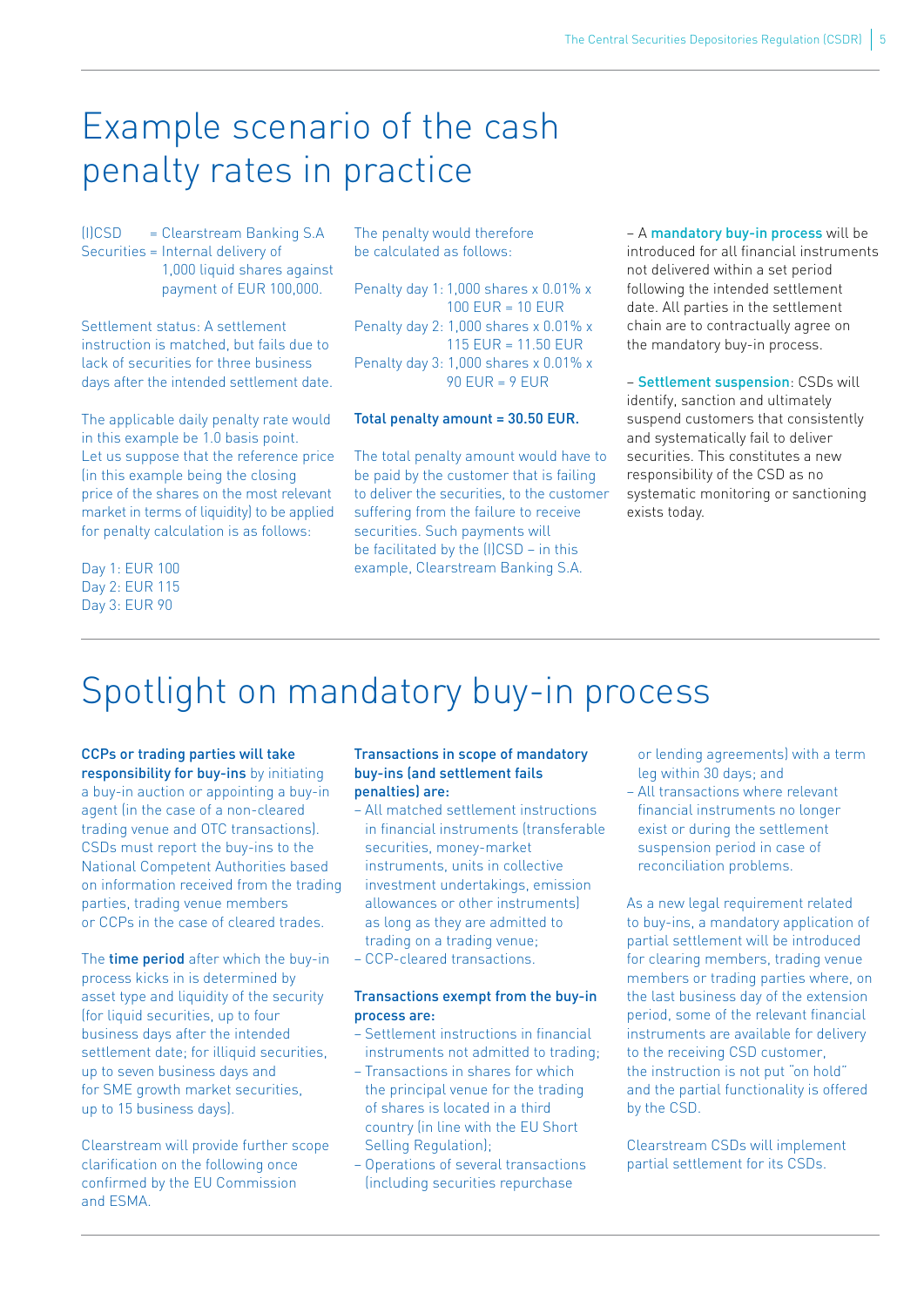## Asset protection measures

Reconciliation, customer on-boarding and risk management protocols are also within the CSDR scope.

Reconciliation: CSDs will be required to suspend settlement when a reconciliation break reflects an undue creation or deletion of securities that cannot be resolved within 24 hours. The aim of this rule is to ring-fence the break and to contain the risk.

Clearstream is already performing reconciliation measures to seek to ensure the integrity of any given

issue in question and to resolve reconciliation breaks as soon as possible. Clearstream is working closely with relevant industry partners in the custody chain, such as depositories, transfer agents and registrars to ensure compliance with the CSDR reconciliation requirements.

#### Customer on-boarding frameworks and risk management protocols:

CSDR requires CSDs to provide fair and open access to their services while being sure that their customers do not expose one another to undue risk.

Clearstream already has a strict Know Your Customer (KYC) policy in place to check the integrity of its customers and their underlying customers as far as possible. Clearstream is continually reviewing its KYC and risk management protocols, including in the context of CSDR requirements.

## CSDR and TARGET2-Securities (T2S)

Many of the CSDR technical settlement standards mirror those required for T2S, in particular those relating to the settlement functionalities a CSD must offer. The ECB has set up a T2S CSDR Task Force, which is chaired by Mathias Papenfuß, the European Central Securities Depositories

Association (ECSDA) Chairman and Clearstream's Chief Operating Officer. This Task Force, which has been founded at the T2S CSD Steering Group level, is analysing the CSDR requirements either impacting T2S functionalities or requiring new T2S functionalities.

One issue to be determined is the extent to which the CSDR settlement penalties calculation and processing for T2S settlement instructions can be directly embedded into the T2S platform rather than each CSD having to build up individual systems for this purpose.

## Banking-type ancillary services

The CSDR sets out a new prudential framework to govern CSD bankingtype ancillary services, such as certain cash credit and payment services, as defined in Section C of the Annex to the CSDR Level 1 text.

CSDs wishing to provide such banking services need to obtain an additional authorisation, which will be subject to a more intensive supervisory regime than today. This is not mandatory for CSDs which do not provide bankingtype ancillary services, such as LuxCSD.

We are addressing the requirements in such a way so as to ensure that our current services will continue with minimal customer impact. Clearstream will share more details about these measures in its future communications to customers.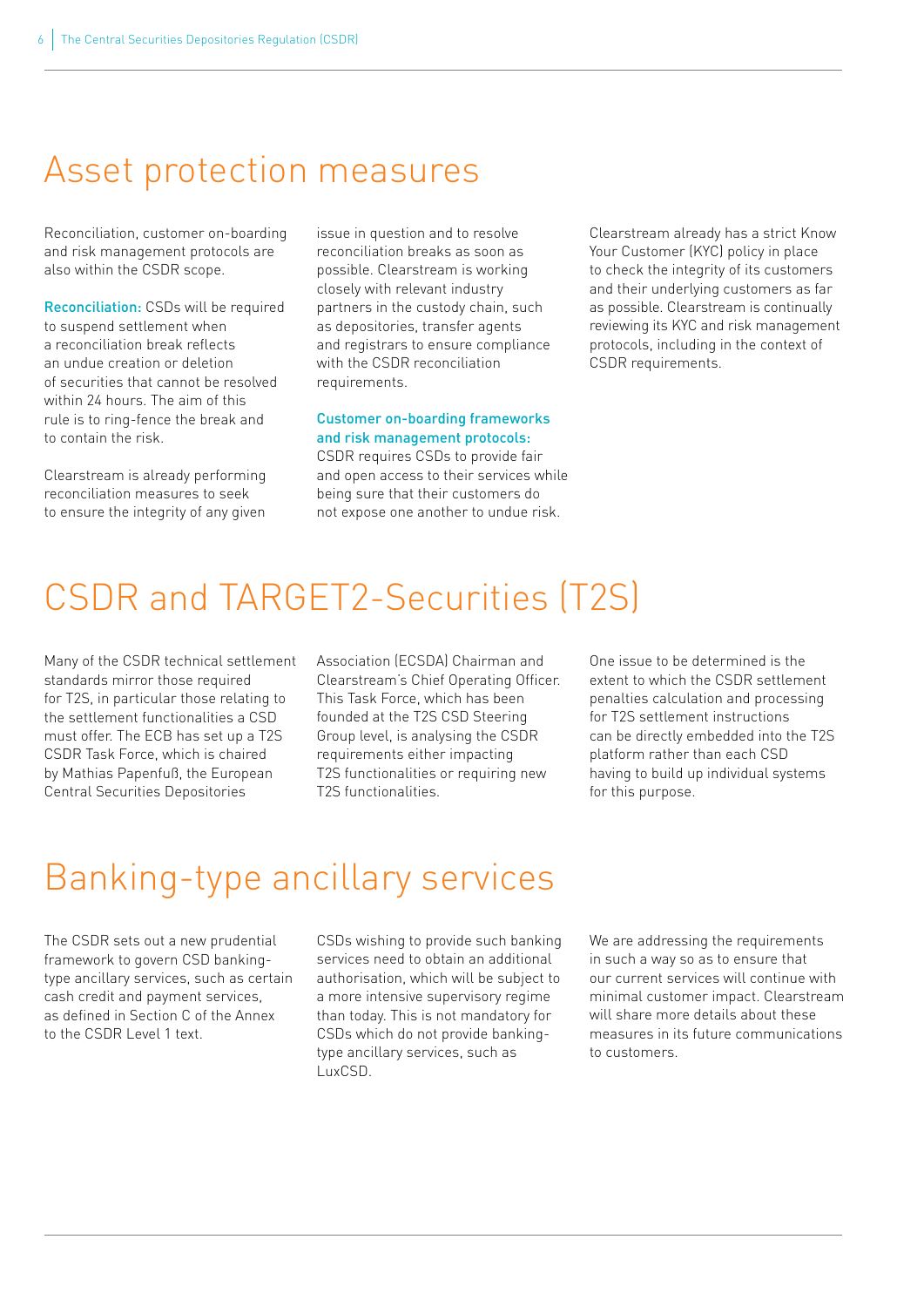# CSD customer obligations



In addition to being subject to the settlement discipline regime, CSD customers are directly impacted by the CSDR by the following provisions.

Account segregation: CSDR requires all CSDs to segregate the securities accounts maintained for each participant and offer, upon request, further segregation of the accounts of the participants' clients. This requirement entails for CSDs to maintain records and accounts that enable a participant to hold, in their books, securities separately from other participants and from any proprietary assets the CSD itself may hold. Both omnibus and segregated accounts are already offered by Clearstream as part of the flexibility we offer customers.

Additionally, as one of the new requirements, CSD customers will need to offer their own clients the choice between omnibus client segregation and individual client segregation.

Both CSDs and their customers will be required to disclose the levels of protection and the costs associated with the different levels of segregation, ensuring that investors are aware of the risks and costs associated with each segregation option to allow them to make an informed choice. Clearstream is contributing to industry efforts to find ways to further harmonise such disclosure requirements within Europe.

Internalised settlement: Reporting requirements apply to CSD customers' transactions that are settled outside of securities settlement systems. Customers will have to report the volume and value of all such securities transactions on a quarterly basis to their National Competent Authorities.

Book-entry form: Any issuer established in the EU that issues or has issued transferable securities which are admitted to trading or traded on trading venues, is required to arrange for such securities to be represented in book-entry form. At Clearstream, book-entry representation at CSD level can be achieved either via dematerialisation (with no paper or registry at all) or immobilisation of securities (where the paper securities are held in the vault, but not circulated).

Daily reconciliation process: Customers will need to reconcile their records with the information received by the CSD on a daily basis and will need to provide the CSD with all information deemed necessary to ensure the integrity of the issue and to solve any reconciliation breaks.

#### Use of Legal Entity Identifiers (LEIs):

CSD customers, including issuers, will have to supply their CSDs with LEIs – unique 20-character codes that identify their legal entities, which CSDs will record and report to their National Competent Authorities to help harmonise data collection and reporting across the value chain. This is a new requirement as CSDs do not currently need to collect LEIs. By collecting LEI data, CSD reporting practices are brought in line with those set out under the European Market Infrastructure Regulation (EMIR) for derivative contracts. LuxCSD's LEI service team can help CSD customers both in obtaining LEIs for the first time and maintaining LEIs previously issued through LuxCSD (see: [www.luxcsd.com](http://www.luxcsd.com/luxcsd-en/).)